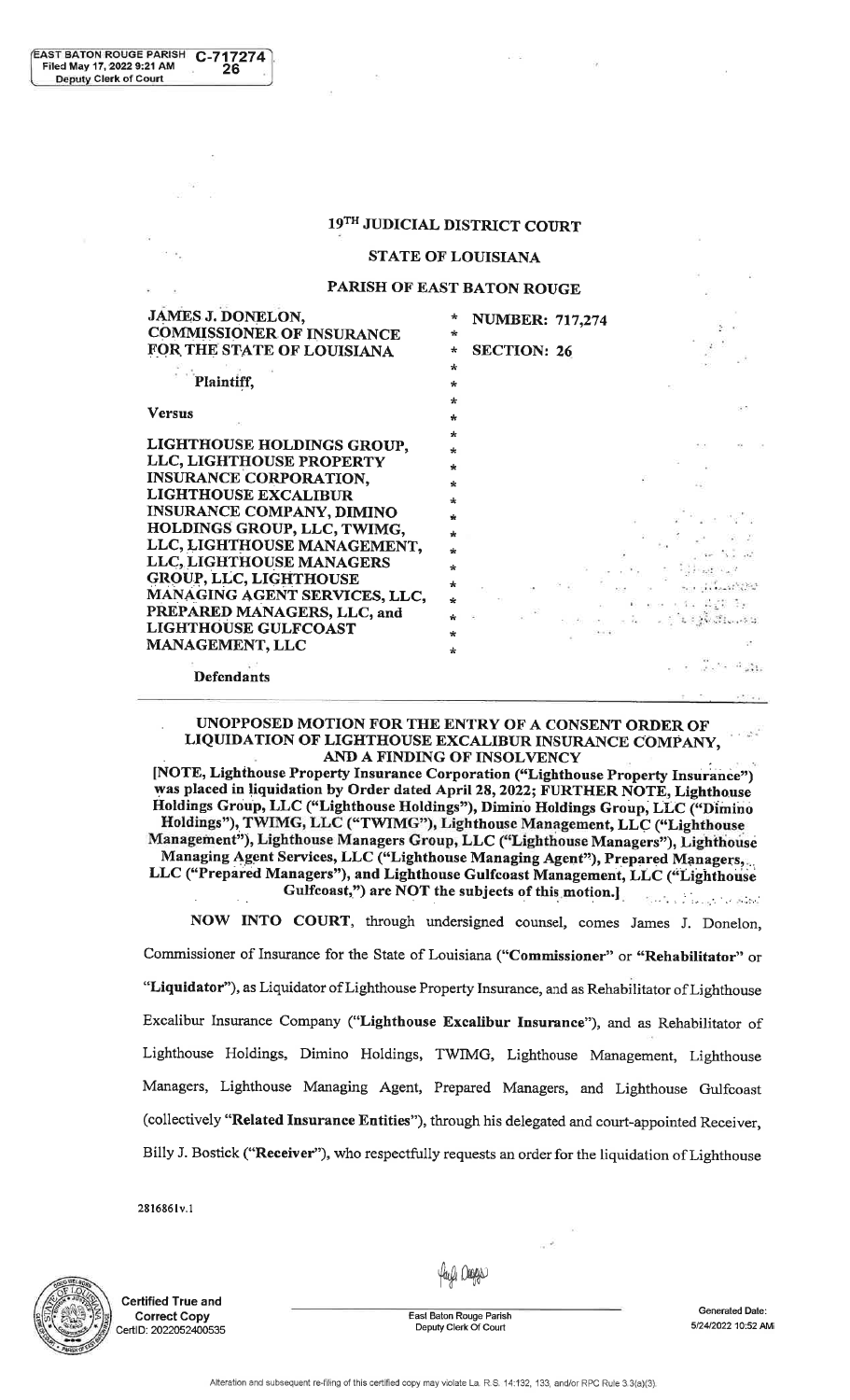Excalibtr Insurance and a finding of insolvency. The Related Insurance Entities in rehabilitationare not the subjects of this motion for liquidation.

 $1$ .

On April 5, 2022, this Court issued an order placing Lighthouse Property Insurance, Lighthouse Excalibur Insurance, and the Related Insurance Entities in rehabilitation and appointing the Commissioner as Rehabilitator, and Billy J. Bostick as Receiver of LighthouseProperty Insurance, Lighthouse Excalibur lnsurance, and the Related Insurance Entities inaccordance with La. R.S. 22:2001, et seq. ("Order of Rehabilitation").

 $\mathbb{R}^n$  -,  $\mathbb{R}^n$  ,  $\mathbb{R}^n$ La. R.S. 22:2009 provides in part that "[i]f at any time the commissioner of insurance shall find that further efforts to rehabilitate the insurer would be futile and would result in loss to the creditors, policyholders, stockholders or any other persons interested, he may apply to the court inthe same proceeding for an order directing the liquidation of the property, business and affairs ofsuch insurer." La. R.S.  $22:2009(C)$ .

 $\overline{2}$ .

..

3.

Consequently, on April 28, 2022, this Court issued an order placing Lighthouse Excalibur Insurance's immediate parent, Lighthouse Property Insurance, in liquidation and appointing the Commissioner as Liquidator, and Billy J. Bostick as Receiver of Lighthouse Property Insurance in accordance with La. R.S. 22:2001, et seq. ("Lighthouse Property Insurance LiquidationOrder").

4.

As of April 5, 2022, Lighthouse Excalibur Insurance's liabilities substantially exceeded its admitted assets plus capital and surplus, and Lighthouse Excalibur Insurance remains unable topay its obligations when due. Consequently, Lighthouse Excalibur Insurance is insolvent withinthe meaning of La. R.S. 22:2003(3), and liquidation is proper under La. R.S. 22:2005. Theliquidation of Lighthouse Excalibur Insurance is also warranted by La. R.S. 22:2009, as thecompany is unable to continue business as an insurer, and further efforts to rehabilitate LighthouseExcalibur Insurance would be futile, wasteful and harmful to Lighthouse Excalibur Insurance'screditors and policyholders. See the Affidavit and Verification of Stewart Guerin, the Deputy

2816861v.1

.2

kan ar



Gertified True andCorrect GopyCertID: 2022052400535  $\overline{2}$ 

Hayla Daggas

East Baton Rouge Parish Deputy Clerk Of Court

Generated Date: 51241202210:52 AM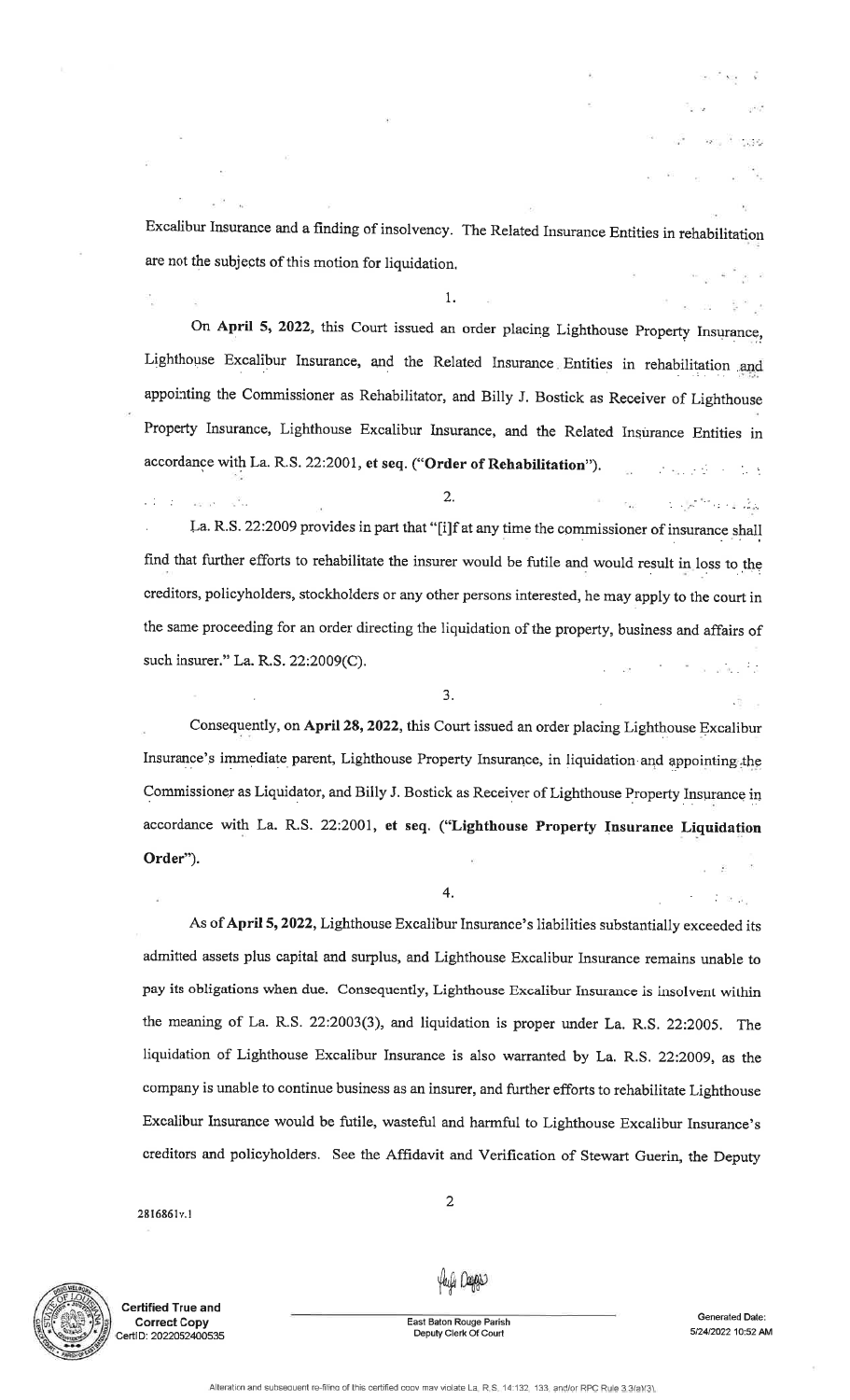Commissioner of the Office of Financial Solvency for the Department of Insurance, State of Louisiana, which is attached hereto as Exhibit A.

5

 $\mathbb{R}_{\mathcal{A}}=\big\{\mathbb{E}_{\mathcal{A}}\big\}_{\mathcal{A}}\mathbb{E}_{\mathcal{A}}\big\}=\big\{\mathbb{E}_{\mathcal{A}}\big\}_{\mathcal{A}}\mathbb{E}_{\mathcal{A}}\mathbb{E}_{\mathcal{A}}\big\}_{\mathcal{A}}\mathbb{E}_{\mathcal{A}}$ The former directors and officers of Lighthouse Excalibur Insurance have been consultedand, through counsel, Patrick L. White, its former President & CEO and Director, has represented that the former members of Lighthouse Excalibur Insurance's Board of Directors and its sole shareholder, Lighthouse Property Insurance, and its sole shareholder, Lighthouse Holdings, consent to the liquidation of Lighthouse Excalibur Insurance. Copies of counsel's emails dated May 9, 2022, are attached as Exhibit B.  $\label{eq:1} \mathbf{y} = -\frac{1}{16\pi} \mathbf{y} - \frac{2\pi}{\pi} \mathbf{y}.$ - 164 - 25

Moreover, Intervenors, Silver Rock Tactical Allocation Fund, LP ("Silver Rock Cayman Islands"), Silver Rock Contingent Credit Fund, LP ("Silver Rock Delaware"), and HT Investments, LLC ("HT Delaware"), have been consulted and undersigned counsel does not believe these companies have objection to the liquidation of Lighthouse Excalibur Insurance.

7.

6' .: ..!. . .'. ;. ;i:.

The Commissioner respectfully requests an order finding Lighthouse Excalibur Insurance to be insolvent and directing the Commissioner to liquidate Lighthouse Excalibur Insurance inaccordance with Louisiana law. The specific relief sought by this motion is set forth in theproposed "Order of Liquidation of Lighthouse Excalibur Insurance Company, with a Finding ofInsolvency" accompanying this motion.

WHEREFORE, James J. Donelon, Commissioner of Insurance for the State of Louisiana, as Rehabilitator of Lighthouse Excalibur Insurance Company, through his delegated and courtappointed Receiver, Billy J. Bostick, prays that this Court grant this motion and issue an order forthe liquidation of Lighthouse Excalibur Insurance Company, and a finding of insolvency, as requested herein.

2816861v.1



Gertified True andCorrect GopyCertlD: 20220524O0535

3

East Baton Rouge Parish Deputy Clerk Of Court

Yayyi Dagga

Generaled Dale:5/24/2022 10:52 AM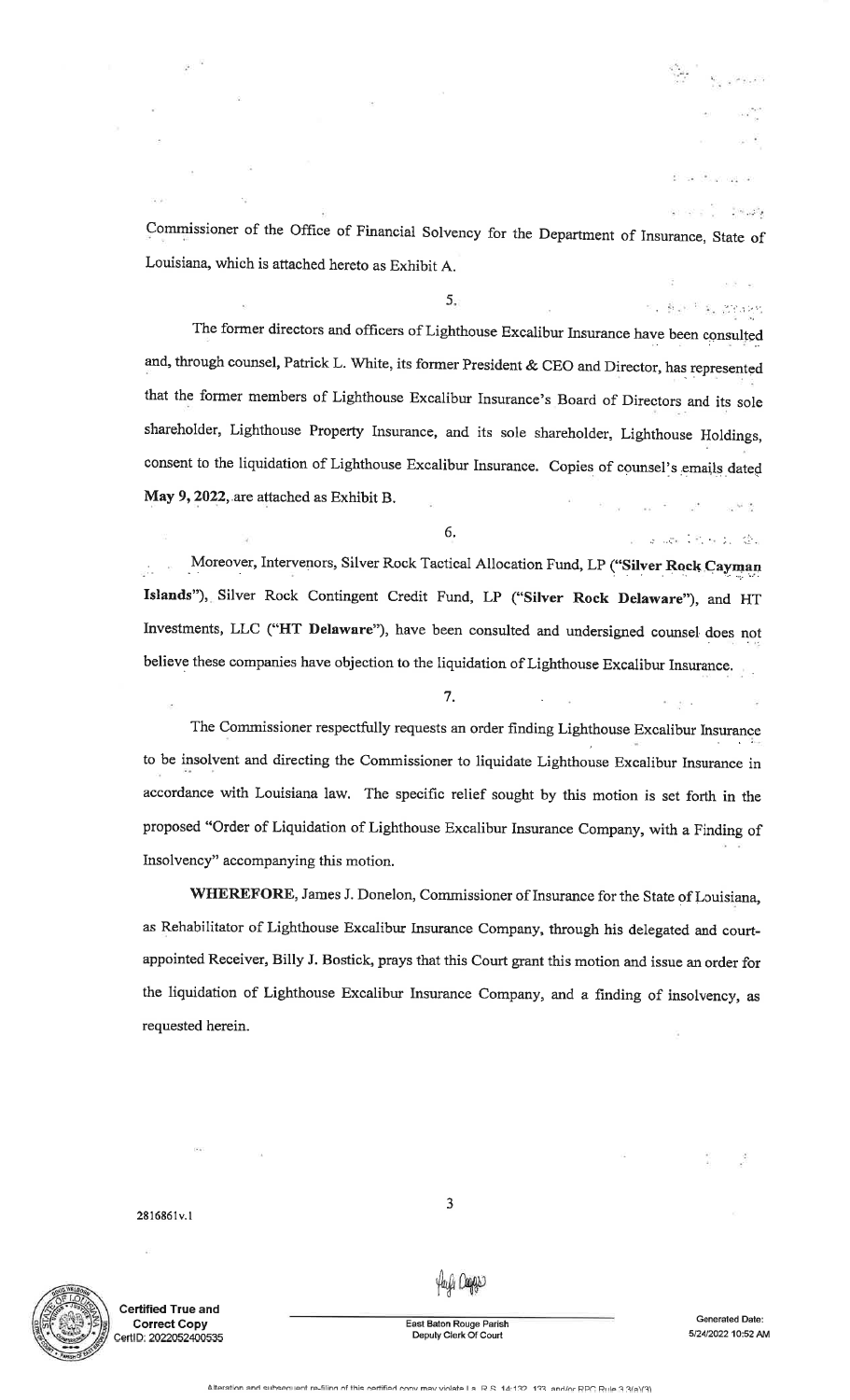Respectfully R.PORTHRABAOOKS & PHILLIPS L.L.P. Tayıld By Par J LBRN 09635 LBRN 28617 D.HM. Pa LBRN 32629<br>PPN 33343 A. Grace, LBRN 38240 illiam H. Patrick, IV, LBRN<br>0 Laurel Street, 8<sup>th</sup> floor (708 William H. Patrick, IV, LBRN 38862<br>450 Laurel Street, 8<sup>th</sup> floor (70801)<br>P.O. Box 2474 Baton Rouge, LA 70821-247 Telephone: Q2S) 387 -3221 Facsirnile: (225) 346-8049Email: <u>ashley.moore@tay</u>lorporter.com Email: eddie.hughes@taylorporter.com Email: john.parker@taylorporter.com Email: <u>michael.grace@taylorporter.com</u> Email: will.patrick@taylorporter.com

Attorneys for the Rehabilitator and Receiver of Lighthouse Excalibur Insurance Company

JEFF LANDRY, ATTORNEY GENERAL

Michael Guy, LBRN 25406 Assistant Attorney General 1885 North Third StreetP.O. Box 94005 Baton Rouge, LA 70804-9005Telephone: (225) 326-6174Email: <u>guym@ag.louisiana.go</u>

Attorneyfor James J. Donelon, Commissioner of**Insurance for the State of Louisiana** 

PLEASE SERVE: Lighthouse Excalibur Insurance Company, through its agent for service of process: C T Corporation System3867 Plaza Tower Dr. Baton Rouge, LA 70816

ڏين

2816861v.1

 $\geq -5$ 

 $\hat{\mathbf{r}}$ 



Gertified True and**Correct Copy**<br>CertID: 2022052400535 4

Yayyi Dagga

East Baton Rouge Parish Deputy Clerk Of Court

Generaled Date:5/24/2022 10:52 AM

 $-33$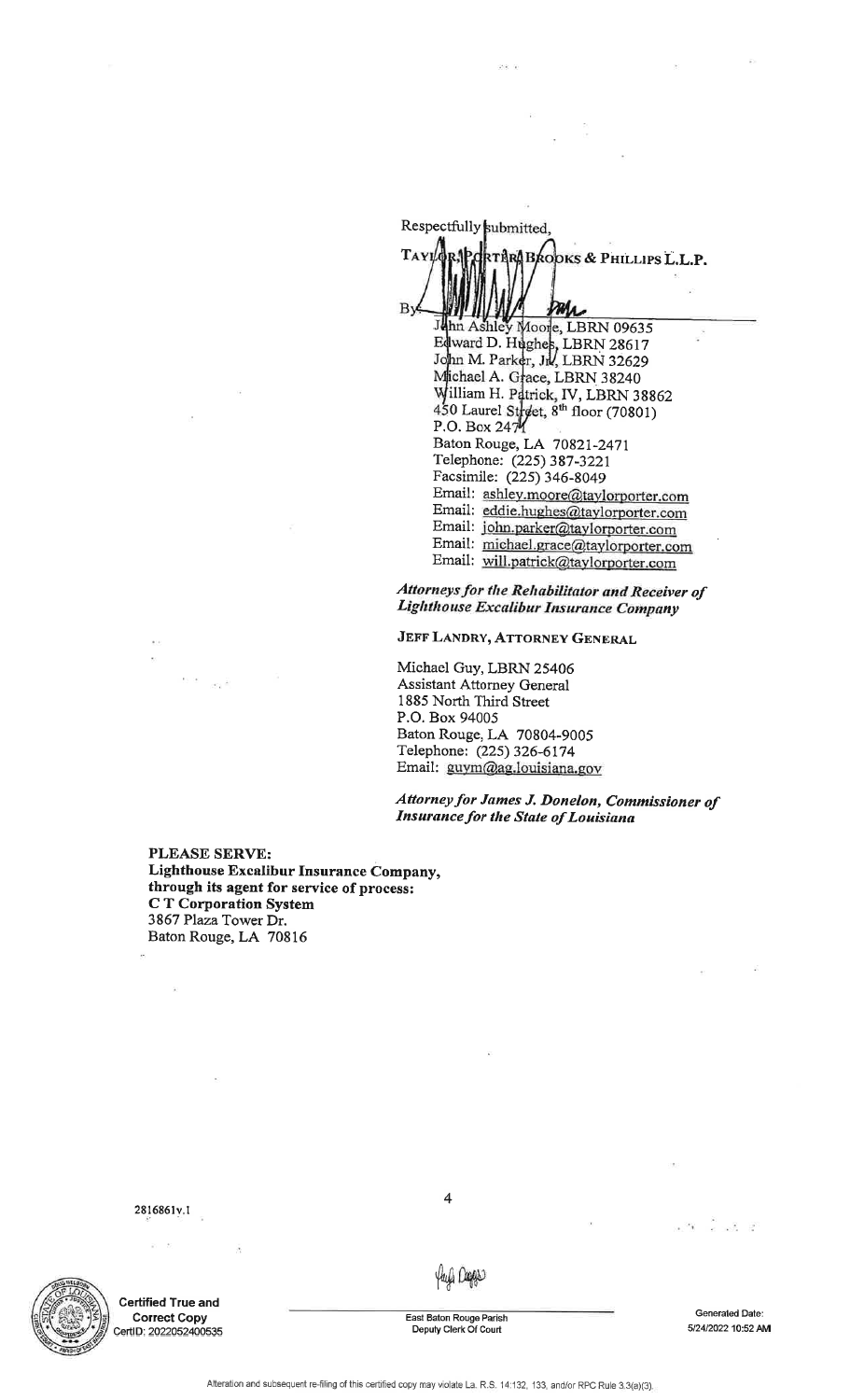## CERTIFICATE OF SERVICE

I hereby certify that a copy of the foregoing UNOPPOSED MOTION FOR ENTRY OF <sup>A</sup>CONSENT ORDER OF LIQUIDATION OF LIGHTHOUSE EXCALIBURINSURANCE COMPANY, AND A FINDING OF INSOLVENCY was this day sent via

electronic mail and/or facsimile to all counsel of record, as follows:

Ms. Stephanie B. LabordeLdfleur Laborde LLC 6160 Perkins Road, Ste.225Baton Rouge, LA 70808Telephone: (225) 230-0484 Facsimile: (800) 430-2378Email : slaborde@lalalawfirm.com

89,

Mr. James C. PercyMr. Henry "Hank" Rauschenberge:<br>Mr. Eric P. Morvant Jones Walker LLP 445 North Blvd., Suite 800Baton Rouge, LA 70802 Telephone: (225) 248-2000 Facsimile: (225) 248-2010Email: jpercy@joneswalker.com Email: hrauschenberger@ioneswalker.com Email:

Mr. Covert J. GearyJones Walker LLP 201 St. Charles Ave. New Orleans, LA 70170-5 100Telephone: (504) 582-8276 Facsimile: (504) 589 -827 6Email: cgeary@joneswalker.com

 $\mathcal{L}_{\text{in}}^{\text{max}}(\mathcal{R}_{\text{in}}^{\text{max}})$ 

 $\sim$  160  $\mu\mathrm{m}$ 

Mr. Brian D. Glueckstein Sullivan & Cromwell LLP125 Broad Street New York, NY i0004-2498 Telephone: (212) 558-4000 Facsimile: (212) 558-3588Email: gluecksteinb@sullcrom.com

Baton Rouge, Louisiana, this 17<sup>th</sup> day of 022 Moore

28 1686 lv. I



Gertified True andCorrect CopyCertID: 202205240053<del>!</del>

the Deeps

5

East Baton Rouge ParishDeputy Clerk Of Court

Generated Date:5/24/2022 10:52 AM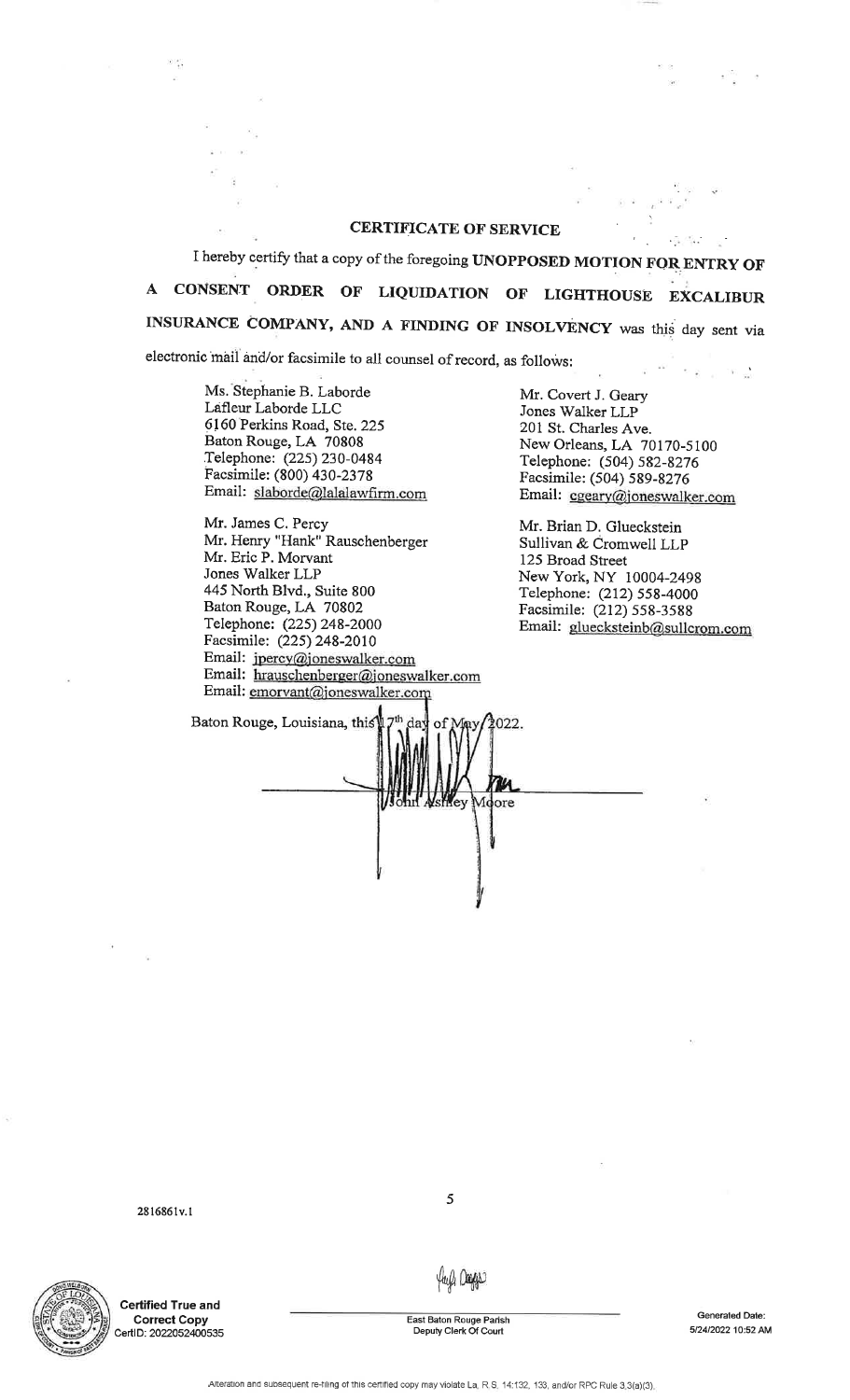# 19TH JUDIcIAL DISTRIcT CoURT

## STATE OF LOUISIANA

#### PARISH OF EAST BATON ROUGE

| <b>JAMES J. DONELON,</b>         |               | <b>NUMBER: 717,274</b> |                 |     |
|----------------------------------|---------------|------------------------|-----------------|-----|
| <b>COMMISSIONER OF INSURANCE</b> | $\ast$        |                        |                 |     |
| FOR THE STATE OF LOUISIANA       | ∗             | <b>SECTION: 26</b>     |                 |     |
|                                  | *             |                        |                 |     |
| Plaintiff,                       | *             |                        |                 |     |
|                                  | $\ast$        |                        |                 |     |
| <b>Versus</b>                    | *             |                        |                 |     |
|                                  | $\frac{1}{2}$ |                        |                 |     |
| LIGHTHOUSE HOLDINGS GROUP,       | ÷             |                        |                 |     |
| LLC, LIGHTHOUSE PROPERTY         | ×             |                        |                 |     |
| <b>INSURANCE CORPORATION,</b>    | *             |                        |                 |     |
| <b>LIGHTHOUSE EXCALIBUR</b>      | 永             |                        |                 |     |
| <b>INSURANCE COMPANY, DIMINO</b> | *             |                        |                 |     |
| HOLDINGS GROUP, LLC, TWIMG,      | *             |                        |                 |     |
| LLC, LIGHTHOUSE MANAGEMENT,      | *             |                        |                 |     |
| <b>LLC, LIGHTHOUSE MANAGERS</b>  | *             |                        | $\mathcal{D}_i$ |     |
| <b>GROUP, LLC, LIGHTHOUSE</b>    | *             |                        |                 |     |
| MANAGING AGENT SERVICES,         | $\frac{1}{2}$ |                        |                 |     |
| LLC, PREPARED MANAGERS, LLC,     | $\ast$        |                        |                 | 535 |
| and LIGHTHOUSE GULFCOAST         | $\ast$        |                        |                 |     |
| <b>MANAGEMENT, LLC</b>           | sk.           |                        |                 |     |
| <b>Defendants</b>                |               |                        |                 |     |

# ORDER OF LIQUIDATION OF LIGHTHOUSE EXCALIBUR INSURANCECOMPANY, WITH A FINDING OF INSOLVENCY

CONSIDERING the Unopposed Motion for Entry of a Consent Order of Liquidation filed by James J. Donelon, Commissioner of Insurance for the State of Louisiana ("Commissioner" or "Rehabilitator") in his capacity as Rehabilitator of Lighthouse Excalibur Insurance Company ("Lighthouse Excalibur Insurance"), pursuant to La. R.S. 22:2009, the exhibits attached thereto, the Order of Rehabilitation entered on April 5,2022, the Order of Liquidation of LighthouseProperty Insurance Corporation ("Lighthouse Property Insurance"), which is the immediateparent of Lighthouse Excalibur Insurance, with a Finding of Insolvency, entered on April 28, 2022 ("Lighthouse Property Insurance Liquidation Order"), the arguments of counsel, the recordherein, and the law and evidence entitling the Rehabilitator to the relief sought therein, and findingthat Lighthouse Excalibur Insurance is insolvent within the meaning of La. R.S. 22:2003(3); thatfurther efforts to rehabilitate Lighthouse Excalibur Insurance would be futile and would result infurther loss to Lighthouse Excalibur Insurance's creditors and policyholders; that the law and

2816944v.1



Certified True andCorrect GopyCertID: 2022052400535

fanti Dadge

1

 Easl Baton Rouge ParishDeputy Glerk Of Court

Generaled Date:51241202210:52 AM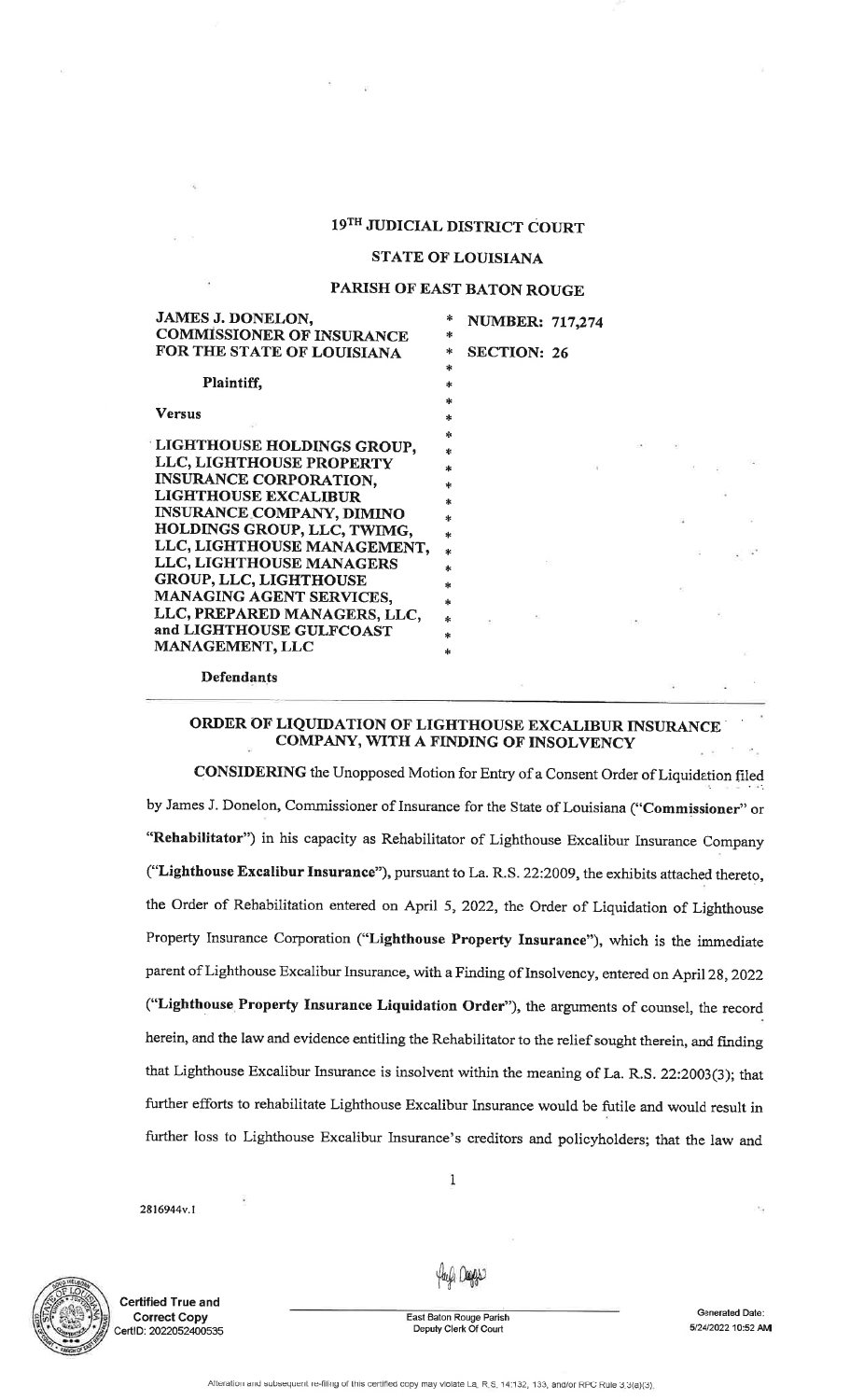evidence favor granting the relief requested by the Commissioner herein; and the former members of the Board of Directors of Lighthouse Excalibur Insurance and its sole shareholder, Lighthouse Property Insurance, and its sole shareholder, Lighthouse Holdings Group, LLC, have no objectionto the entry of this Order of Liquidation:

IT IS ORDERED, ADJUDGED, AND DECREED that the Commissioner's motion isGRANTED; an Order of Liquidation with a Finding of Insolvency is hereby entered against Lighthouse Excalibur Insurance;

IT IS FURTHER ORDERED, ADJUDGED, AND DECREED that the Commjssioneris appointed as Liquidator, Billy J. Bostick is appointed as Receiver, and Frank W. McNabb isappointed as Deputy Receiver, of Lighthouse Excalibur Insurance with all of the powers andauthority provided by law and are directed to liquidate the property, business and affairs ofLighthouse Excalibur Insurance in accordance with La. R.S. 22: 2001, et seq.;

IT IS FURTHER ORDERED, ADJUDGED, AND DECREED that the Commissioner and his successor and successors in office became vested by operation of law with the title to allproperty, contracts, and rights of action of Lighthouse Excalibur Insurance as of April 5,2022;

IT IS FURTHER ORDERED, ADJUDGED, AND DECREED that all of the contracts, covenants, bonds or policies, evidences, or certificates of coverage or insurance issued by or in the name of Lighthouse Excalibur Insurance, shall be cancelled as follows:

(a) All insurance policies issued by Lighthouse Excalibur Insurance in the state ofLouisiana are cancelled upon the earlier of (i) thirty (30) days after the date this Order ofLiquidation is entered, at l2:0I a.m. local time of the insured or policyholder of such direct policyor certificate of insurance; (ii) the expiration date of any such direct policy and/or certificate of insurance for which timely notice was given by Lighthouse Excalibur Insurance, if the expirationdate is soonet than thirty (30) days after the entry of this Order of Liquidation; or (iii) the date theinsured or policyholder of any such direct policy and/or certificate of insurance replaces the directpolicy and/or certificate of insurance, or effects cancellation, if the insured or policyholder does so within thirty (30) days after the entry of this order of Liquidation; and.,

2816944v.1



ertified True and Gorrect CopyCertlD: 20220524O0535 yaya Dege

2

 East Baton Rouge ParishDeputy Clerk Of Court

Generated Date: 5/24/2022 10:52 AM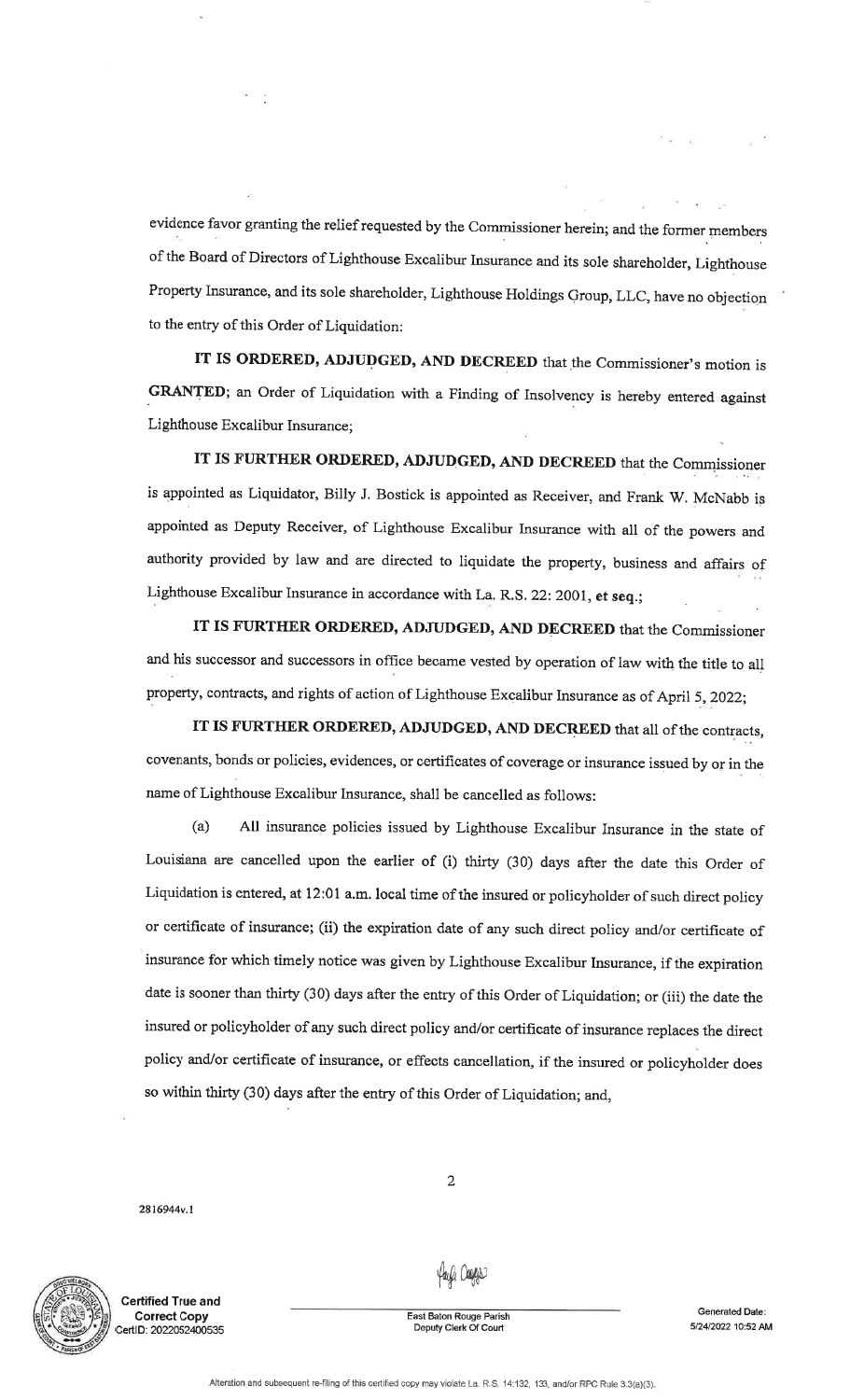(b) All executory contracts of Lighthouse Excalibur Insurance may be enforced, cancelled or modified by the Liquidator or Receiver in their discretion or as otherwise ordered bythis Court;

IT IS FURTHER ORDERED, ADJUDGED, AND DECREED that the rights and liabilities of Lighthouse Excalibur Insurance and of its creditors, except those holding contingent claims, and of its policyholders, stockholders, or members and of all other persons interested in itsassets shall, unless otherwise ordered by this court, be fixed as of the date of the entry of theLighthouse Property Insurance Liquidation Order; the rights of claimants holding contingentclaims on the date of the entry of this Order shall be determined in accordance with La. R.S. $22:2001$ , et seq.;

IT IS FURTHER ORDERED, ADJUDGED, AND DECREED that the Liquidator.andthe Receiver shall notify every holder of a certificate of coverage or contract of insurance issued by Lighthouse Excalibur Insurance in the state of Louisiana, and every known creditor of Lighthouse Excalibur Insurance, of this Order of Liquidation within sixty (60) days of the date ofthis Order, notwithstanding the provisions of La. R.S. 22:2010 and 22:2011;

IT IS FURTHER ORDERED, ADJUDGED, AND DECREED that the Liquidator and the Receive are authorized to notify persons who may have claims against Lighthouse Excaliburlnsurance pursuant to La. R.5.22:2027 in the following manner:

(a) By sending notice to all persons who, according to Lighthouse Excalibur-Insurance's books and records, have or may have claims against Lighthouse Excalibur Insurancq, its property or assets to present and file with the Receiver proper, completed proofs of claim in theform required by this Order on or before 4:30 p.m. CDT on September 18, 2022, at a placespecified in the notice. Said notice by the Liquidator shall specify September 18, 2022, at 4:30 p.m. CDT, to be the last day by which a proof of claim may be received by the Receiver forpurposes of participating in any distribution of assets that may be made on timely filed claims thatare allowed in these proceedings ("Claim-Filing Deadline");

(b) By providing notice to all persons who have or may have claims against LighthouseExcalibur fnsurance, its property or assets by publication in the Baton Rouge Advocate, and any

J

2816944v.1



Gertified True andGorrect GopyCertlD: 20220524O0535 a, Caga

East Baton Rouge Parish Depuly Clerk Of Court

Generated Date: 51241202210:52 AM

: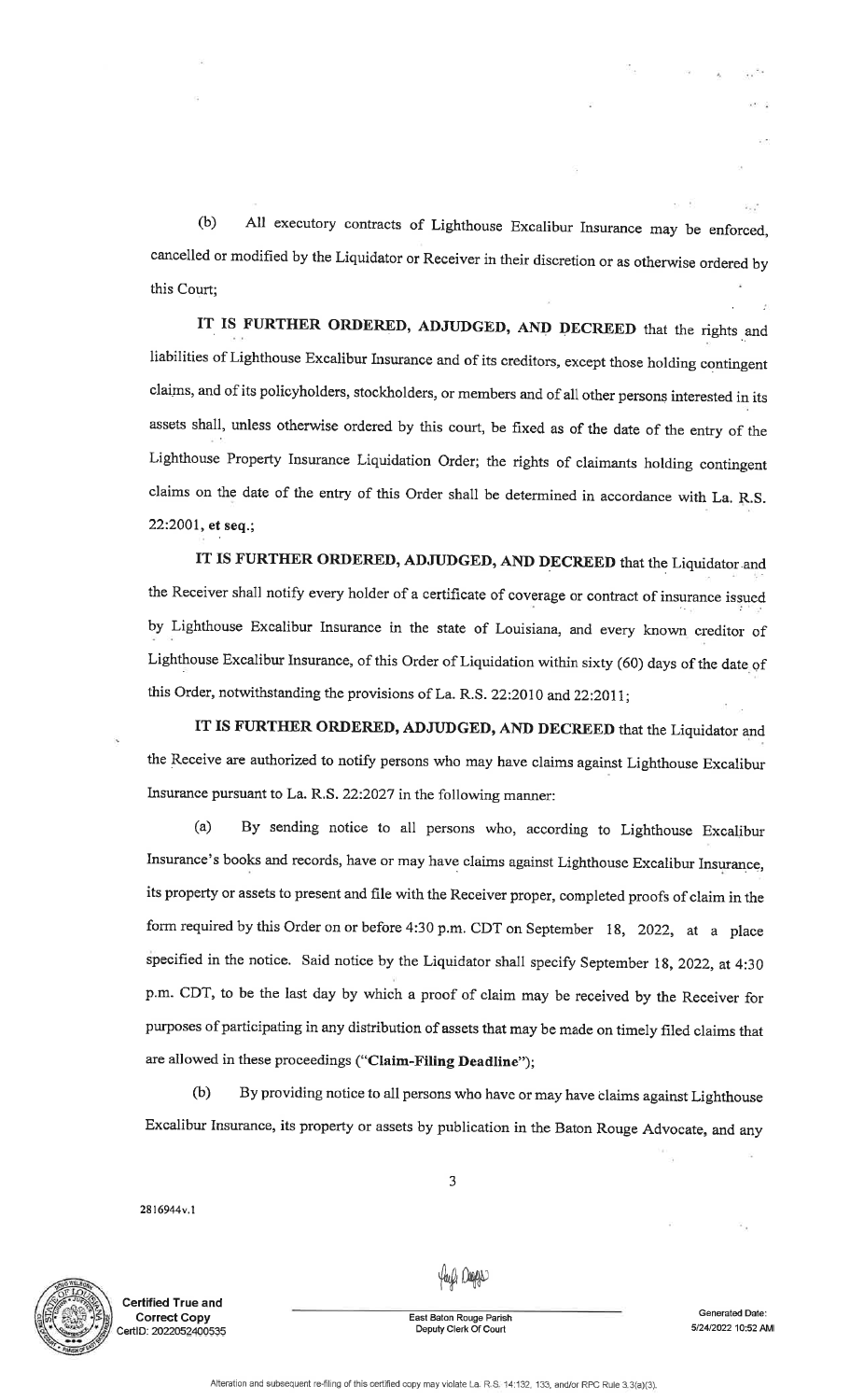other publications as deemed necessary by the Receiver; the published notice shall: (l) advise allsuch persons of their right to present their claim or claims against Lighthouse Excalibur Insurance, its property or assets to the Receiver; (2) advise all such persons of the procedure by which theymay present their claims to the Receiver; (3) advise all such persons of the location of theReceiver's office where they must present their claims; and (4) specify the Claim-filing Deadline for purposes of participating in any distribution of assets that may be made on timely filed claims allowed in these proceedings;

IT IS FURTHER ORDERED, ADJUDGED, AND DECREED that all persons having, or claiming to have, any accounts, debts, claims or demands against Lighthouse ExcaliburInsurance, its property or assets shall present their claims to the Receiver at the place specified inthe notice, on or before the Claim-Filing Deadline, by way of a properly completed proof of claim;a proof of claim must consist of a statement, under oath, in writing, signed by the claimant, setting forth the following: (1) the specific claim and the consideration provided; (2) whether anypayments have been made on the claim, and, if so, what payments; and (3) that the sum claimed isjustly owing from Lighthouse Excalibur Insurance to the claimant; whenever a claim is foundedupon an instrument in writing, such instrument, unless lost or destroyed, shall be filed with theproof of claim and, if such instrument is lost or destroyed, a statement of such fact and the circumstances of the loss or destruction shall be filed under oath with the claim; if the claim issecured, the claimant shall identify the claim as a secured claim and shall list all security held;

IT IS FURTHER ORDERED, ADJUDGED, AND DECREED that the Liquidator, the Receiver, and the Deputy Receiver are granted all powers and authority afforded to them by La.R.S. 22:2001, et seq., and other applicable law, including the following:

- (a) To liquidate the property, business and affairs of Lighthouse Excalibur Insurance;
- (b) To deal with the property and business of Lighthouse Excalibur Insurance in his name as Commissioner of Insurance, in the name of the Receiver, or in the nameof Lighthouse Excalibur Insurance;
- (c) To sell or otherwise dispose of the properry, or any part thereof, of LighthouseExcalibur Insurance;
- (d) To sell or compromise all doubtful or uneollectible debts or claims owing to or byLighthouse Excalibur Insurance;

2816944v.1



Certified True andCorrect GopyCertlD: 2022052400535

fayli Dayy

4

East Baton Rouge ParishDepuly Clerk Of Court

Generated Date: 5/24/2022 10:52 AM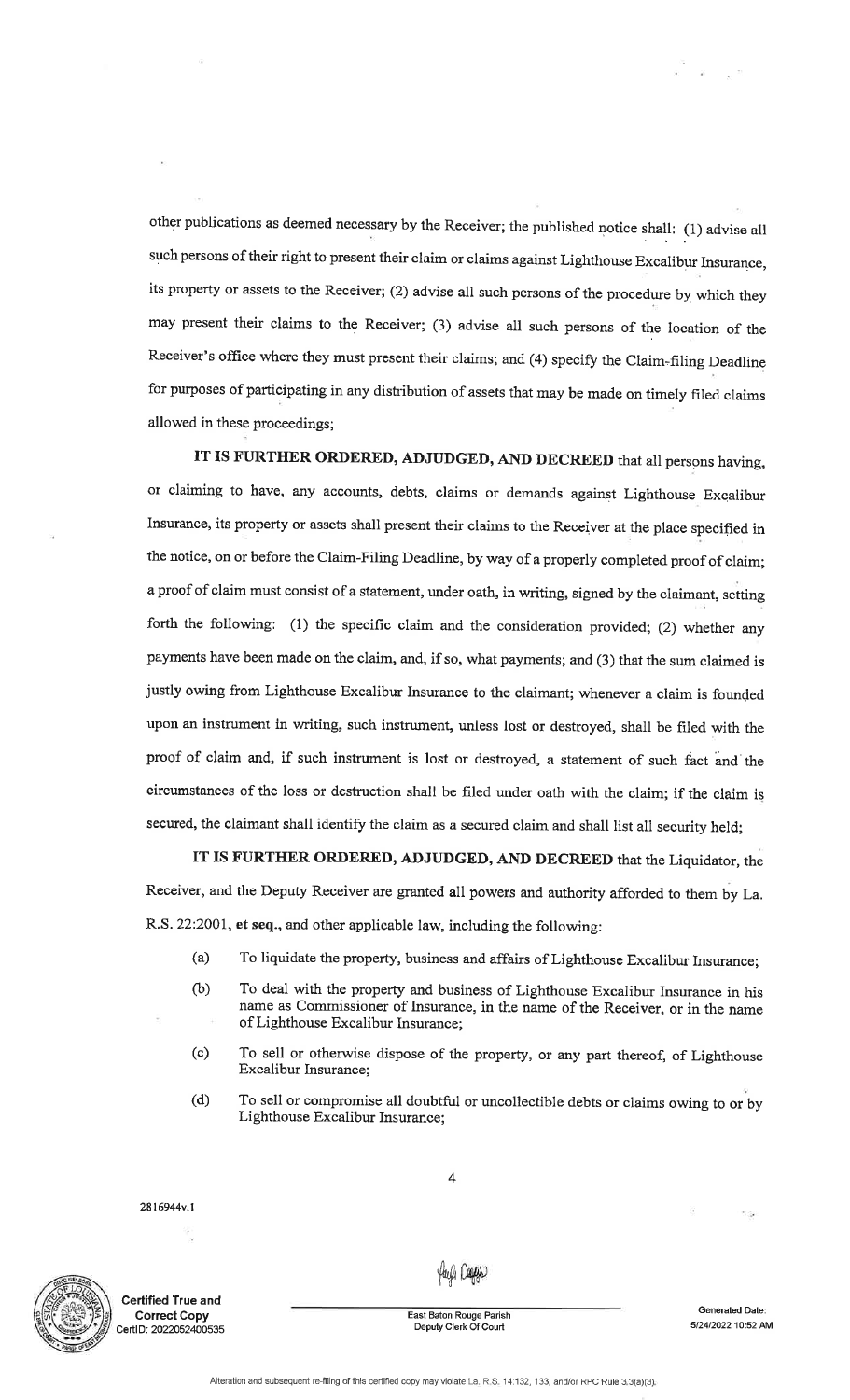- (e)To avoid preferences and liens;
- $(f)$ To avoid fraudulent transfers;
- (e)To audit the books and records of all agents, including producers, of Lighthouse Excalibur Insurance insofar as those records relate to the business activities of Lighthouse Excalibur Insurance;
- To enter into agreements or contracts as necessary to carry out the order toliquidate; est alian est alian est alian est alian est alian est alian est alian est alian est alian est alian (h)
- (i) To affirm or disavow any contracts to which Lighthouse Excalibur Insurance is <sup>a</sup>party;
- 0) All powers and authority conferred to the Commissioner as Rehabilitator, the Receiver and the Deputy Receiver in the Order of Rehabilitation to the extent such powers and authority do not conflict with this Order of Liquidation or Louisianalaw governing the liquidation of insurers;

IT IS FURTHER ORDERED, ADJUDGED, AND DECREED that the Liquidator andthe Receiver are authorized to coordinate the operation of the Receivership with the LouisianaInsurance Guaranty Association ("LIGA") and, in the Liquidator and the Receiver's discretion, to enter into such contracts with LIGA as may be required to effectuate the liquidation of LighthouseExcalibur Insurance;

IT IS FURTHER ORDERED, ADJUDGED, AND DECREED that all individuals and entities are enjoined and stayed from obtaining preferences, afiachments, or other like liens or themaking of any levy against Lighthouse Excalibur Insurance, its property or assets until furtherorder of this Court;

IT IS FURTHER ORDERED, ADJUDGED, AND DECREED that all individuals andentities are enjoined from instituting or taking further action in any suit or proceeding, and from pursuing, obtaining or executing a judgment, against Lighthouse Excalibur Insurance, its property, or assets, the Commissioner in his capacity as Liquidator of Lighthouse Excalibur Insurance, theReceiver, and the Deputy Receiver, except with the concurrence of the Liquidator, Receiver or Deputy Receiver or until further written order of this Court;

IT IS FURTHER ORDERED, ADJUDGED, AND DECREED that all suits, proceedings, seizures and any other legal actions against Lighthouse Excalibur Insurance or its policyholders, or relating to Lighthouse Excalibur Insurance's possible obligation to provide adefense to any party in any court pursuant to any policy of insurance or certificate of coverage

5

2816944v.1



ertified True and Correct CopyCertID: 2022052400535

Your Deeps

e<br>East Baton Rouge Parish<br>Deputy Clerk Of Court

**Generated Date** 51241202210:52 AM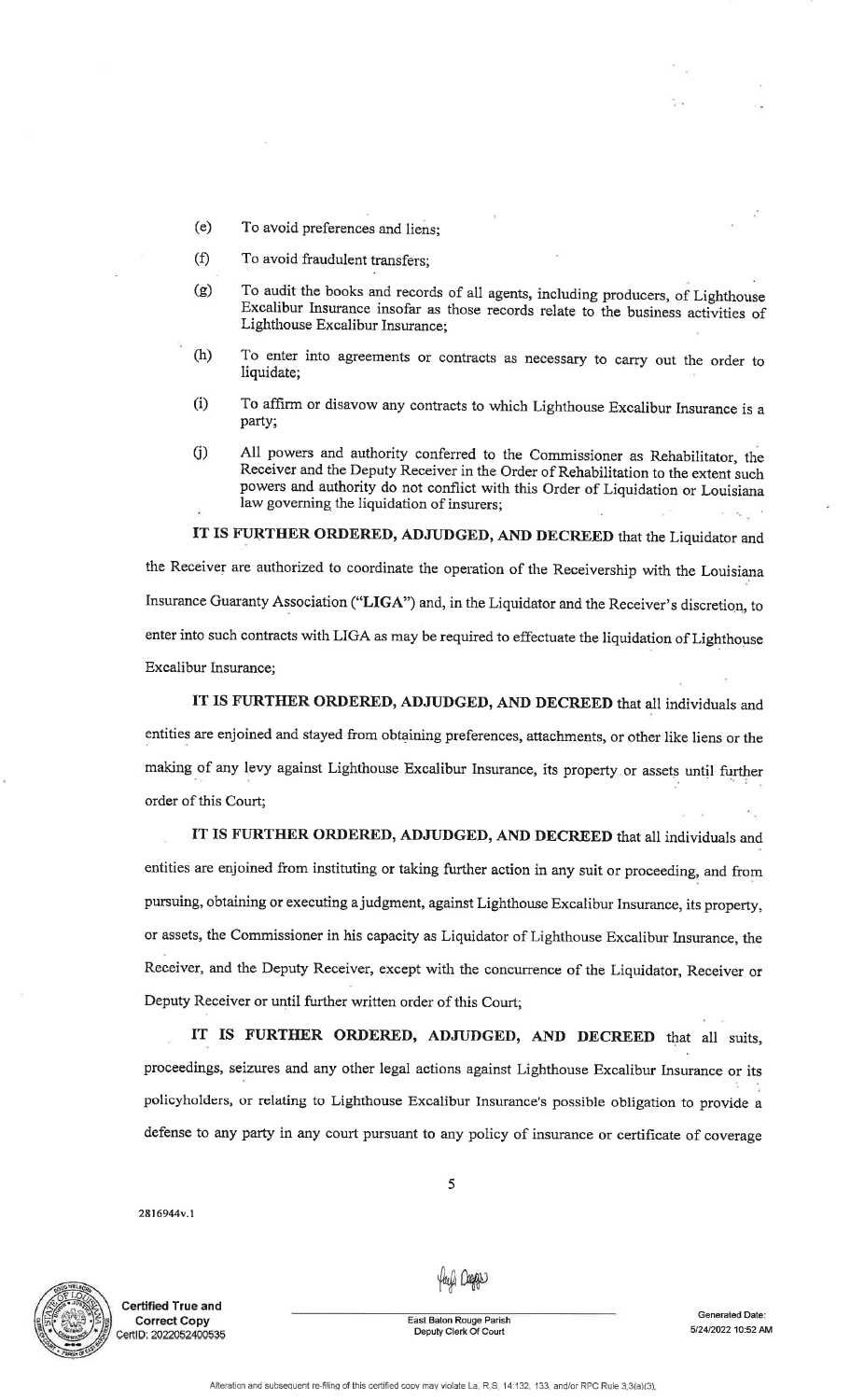issued or assumed by Lighthouse Excalibur Insurance, or the ownership, operations, management,or control of Lighthouse Excalibur Insurance, except with the concurrence of the Liquidator, Receiver or Deputy Receiver or until further written order of this Court;

IT IS FURTHER ORDERED, ADJUDGED, AND DECREED that there shall be no liability on the part of, and no cause of action of any nature shall exist against, the LouisianaDepartment of Insurance or its employees, the Commissioner as Liquidator, the Receiver, theDeputy Receiver, their assistants, contractors, or attorneys; or the Attorney General's office for any action taken by them in performance of their powers and duties under the law;

IT IS FURTHER ORDERED, ADJUDGED, AND DECREED that all individuats andentities are enjoined from interfering with these proceedings, the conduct of the business of Lighthouse Excalibur Insurance by the Liquidator, Receiver or Deputy Receiver, and theirmanagement, possession and control of Lighthouse Excalibur Insurance or any title, rights orinterest therein, and from wasting the assets of Lighthouse Excalibur Insurance, until further orderof this Court;

IT IS FURTHER ORDERED, ADJUDGED, AND DECREED that the Commissioneras Liquidator, the Receiver, and the Deputy Receiver shall be granted all legal and equitable reliefas may be necessary to fulfill their duties and for such other relief as the nature of the case and theinterest of Lighthouse Excalibur Insurance or its policyholders, creditors, or the public, mayrequire; and except as expressly provided herein, nothing in this Order shall limit the powers, authority and protections granted to the Liquidator, Receiver or Deputy Receiver in connectionwith this proceeding under Louisiana law;

IT IS FURTHER ORDERED, ADJUDGED, AND DECREED that all provisions set forth in this Court's prior orders issued in this proceeding, including the Order of Rehabilitationissued April 5, 2022, shall remain in full force and effect to the extent they do not conflict withthis Order of Liquidation or Louisiana law governing the liquidation of insurers;

IT IS FURTHER ORDERED, ADJUDGED, AND DECREED that the Commissioner and the Receiver may require that any company which contributed capital to Lighthouse ExcaliburInsutance, either directly or through a related holding or management company, since January 1,

2816944v.1



Certified True andCorrect CopyCertID: 2022052400535

aylı Deeps

6

 East Baton Rouge ParishDeputy Clerk Of Court